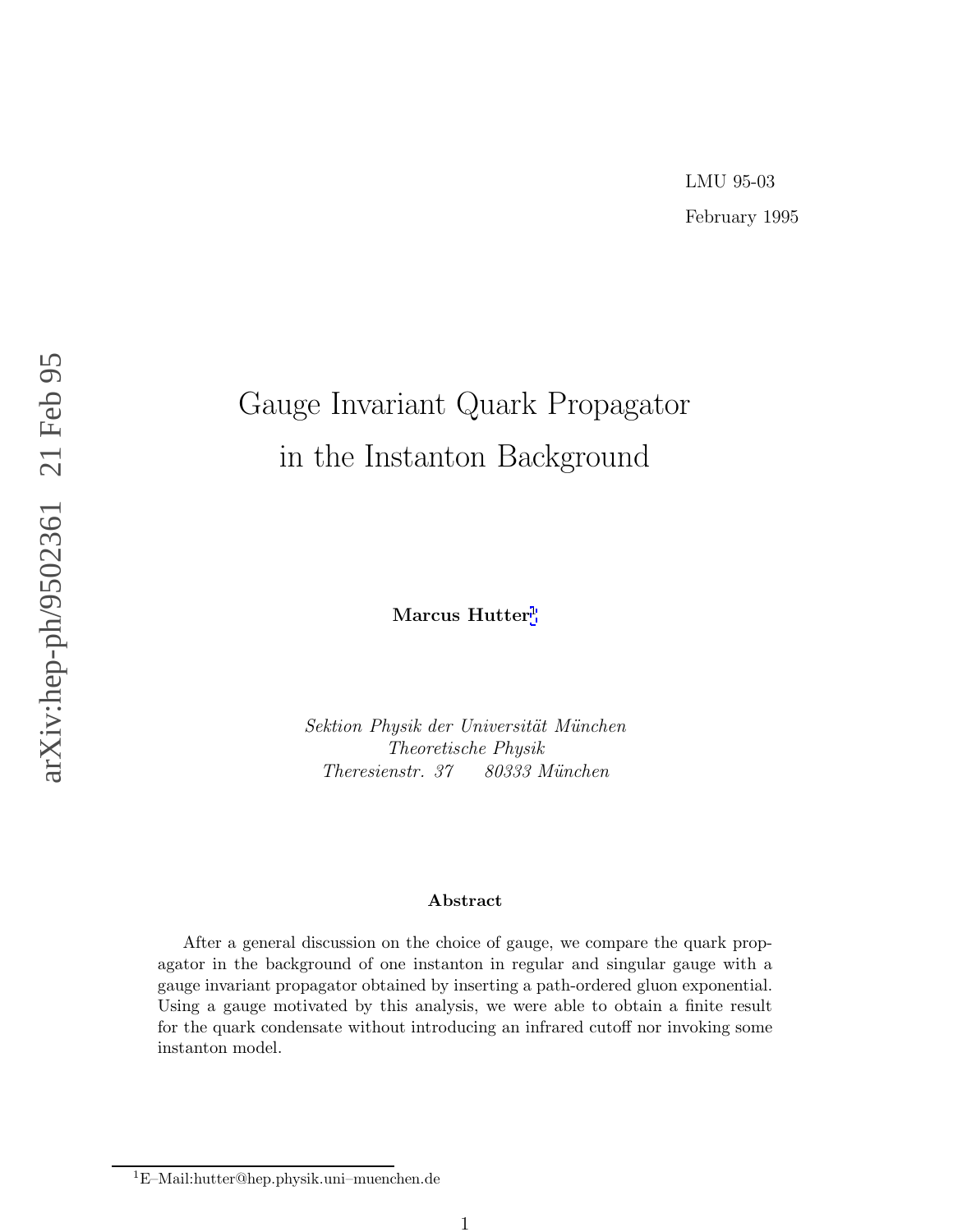# **Contents**

| $\mathbf{1}$   | Introduction                                      | $\overline{2}$ |  |  |  |
|----------------|---------------------------------------------------|----------------|--|--|--|
|                |                                                   | 3              |  |  |  |
|                |                                                   | 3              |  |  |  |
| $\bf{2}$       | On the Choice of Gauge                            | $\overline{4}$ |  |  |  |
|                |                                                   | $\overline{4}$ |  |  |  |
|                |                                                   | -5             |  |  |  |
|                |                                                   | -6             |  |  |  |
|                |                                                   | - 6            |  |  |  |
| 3              | The Quark Condensate                              | 9              |  |  |  |
|                |                                                   | 9              |  |  |  |
|                |                                                   | -9             |  |  |  |
|                |                                                   | 10             |  |  |  |
|                |                                                   | 11             |  |  |  |
| $\overline{4}$ | Conclusion                                        | 12             |  |  |  |
|                | A Instantons in Singular, Regular and Axial Gauge |                |  |  |  |
|                | <b>B</b> References                               |                |  |  |  |
|                | C Figures                                         | 14             |  |  |  |

# **1 Introduction**

A variety of predictions concerning chiral symmetry breaking and concerning the lightest hadrons in various channels can be made within the instanton liquid model. Although there are various attempts to derive this model from first principles, it is still an open question, whether instantons melt or not. Thus the infrared problem remains unsolved.

In section [3,](#page-8-0) I present a small calculation of the quark condensate. I get a finite result by choosing an approriate gauge and performing a self energy resummation.

Because the finiteness essentially depends on the choice of gauge, I give a more general discussion in section [2](#page-3-0) of how to choose a gauge when calculating gauge dependent quantities. The quark propagator in the background of one instanton in the well known regular and singular gauge is compared to a gauge invariant (GI) propagator, for which explicit expressions are calculated in this work.

The rest of section 1 contains a summary of well known instanton formulas, which are used in the subsequent sections.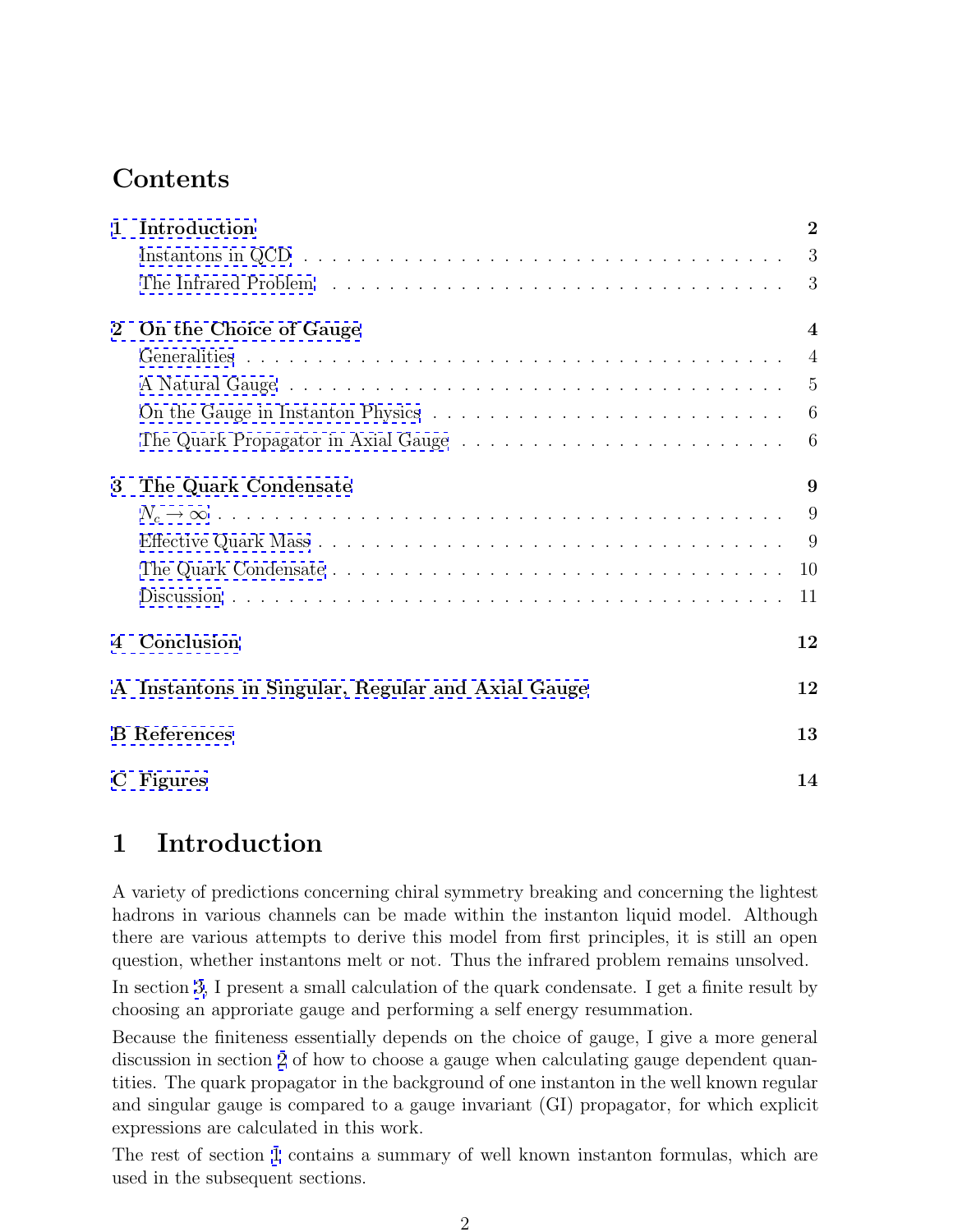#### <span id="page-2-0"></span>**Instantons in QCD**

The solutions of the euclidian Yang-Mills equations fall into topology classes  $N \in \mathbb{Z}$  and are called  $N$  instanton<sup>2</sup> solutions. The one instanton solution has the well-known form

$$
A_{I\mu}^{a}(x) = O_{I}^{ab}\eta_{b\mu\nu}^{Q_{I}}\frac{(x-z_{I})_{\nu}}{(x-z_{I})^{2}}\frac{2\rho^{2}}{(x-z_{I})^{2} + \rho^{2}}
$$
 in singular gauge  

$$
A_{I\mu}^{a}(x) = O_{I}^{ab}\eta_{b\mu\nu}^{-Q_{I}}\frac{2(x-z_{I})_{\nu}}{(x-z_{I})^{2} + \rho^{2}}
$$
 in regular gauge  

$$
\gamma_{I} = (z_{I}, O_{I}, \rho_{I}, Q_{I}) = (\text{location, orientation, radius, topological charge})
$$

The parameters  $\gamma_I$  of the instanton simply reflect the symmetries of the Lagrangian (translation, rotation, scale invariance, parity). The partition function in semiclassical approximation is [\[1\]](#page-13-0),[[2\]](#page-13-0)

$$
Z_1 = \frac{1}{2} \sum_{Q_I = \pm 1} \int d^4 z_I dO_I d\rho_I D(\rho_I) = V_4 \int_0^{\infty} d\rho D(\rho) = V_4 \bar{D}
$$
  
\n
$$
D(\rho) = \frac{C_{N_c}}{\rho^5} S_0^{2N_c} e^{-S_1(\rho)} = C_{N_c} \rho^{-5} S_0^{2N_c} (\rho \Lambda)^b
$$
  
\n
$$
C_{N_c} = \frac{4.6 e^{-1.679 N_c}}{\pi^2 (N_c - 1)!(N_c - 2)!}
$$
  
\n
$$
S_0 = \frac{8\pi^2}{g_0^2}, \quad S_1(\rho) = \frac{8\pi^2}{g^2(\rho)} = b \ln \frac{1}{\rho \Lambda}, \quad \Lambda = \Lambda_{PV}
$$
  
\n
$$
S_2(\rho) = \frac{8\pi^2}{g^2(\rho)} = b \ln \frac{1}{\rho \Lambda} + \frac{b'}{b} \ln \ln \frac{1}{\rho \Lambda} + O(\frac{1}{\ln \frac{1}{\rho \Lambda}}),
$$

 $D(\rho)$  is the density of instantons of size  $\rho$ ,  $g(\rho)$  the running coupling constant,  $b = \frac{11}{3}N_c$ and  $b' = \frac{17}{3} N_c^2$ .  $S_0$  is the classical instanton action and  $g_0$  is the unrenormalized tree level coupling constant. Whenever  $g_0$  appears in some formulas, one has to guess its value. This unlucky situation may be improved by using the two loop expression for  $D(\rho)$  replacing  $S_0$  by  $S_1$  and  $S_1$  by  $S_2$ . But this is only an improvement for a small coupling. When  $\rho$ reaches the QCD scale  $\Lambda$  one should rely on a low order calculation to have a chance to get sensible results.

#### **The Infrared Problem**

The sum of widely separated instantons is also an approximate solution of the YM equations.

$$
A = \sum_{I=1}^{N} A_I \quad , \quad S[A] \approx NS_0
$$

<sup>&</sup>lt;sup>2</sup>In this work instantons ( $N > 0$ ) and anti-instantons ( $N < 0$ ) will both be called instantons and are distinguished by their topological charge  $Q = N$ .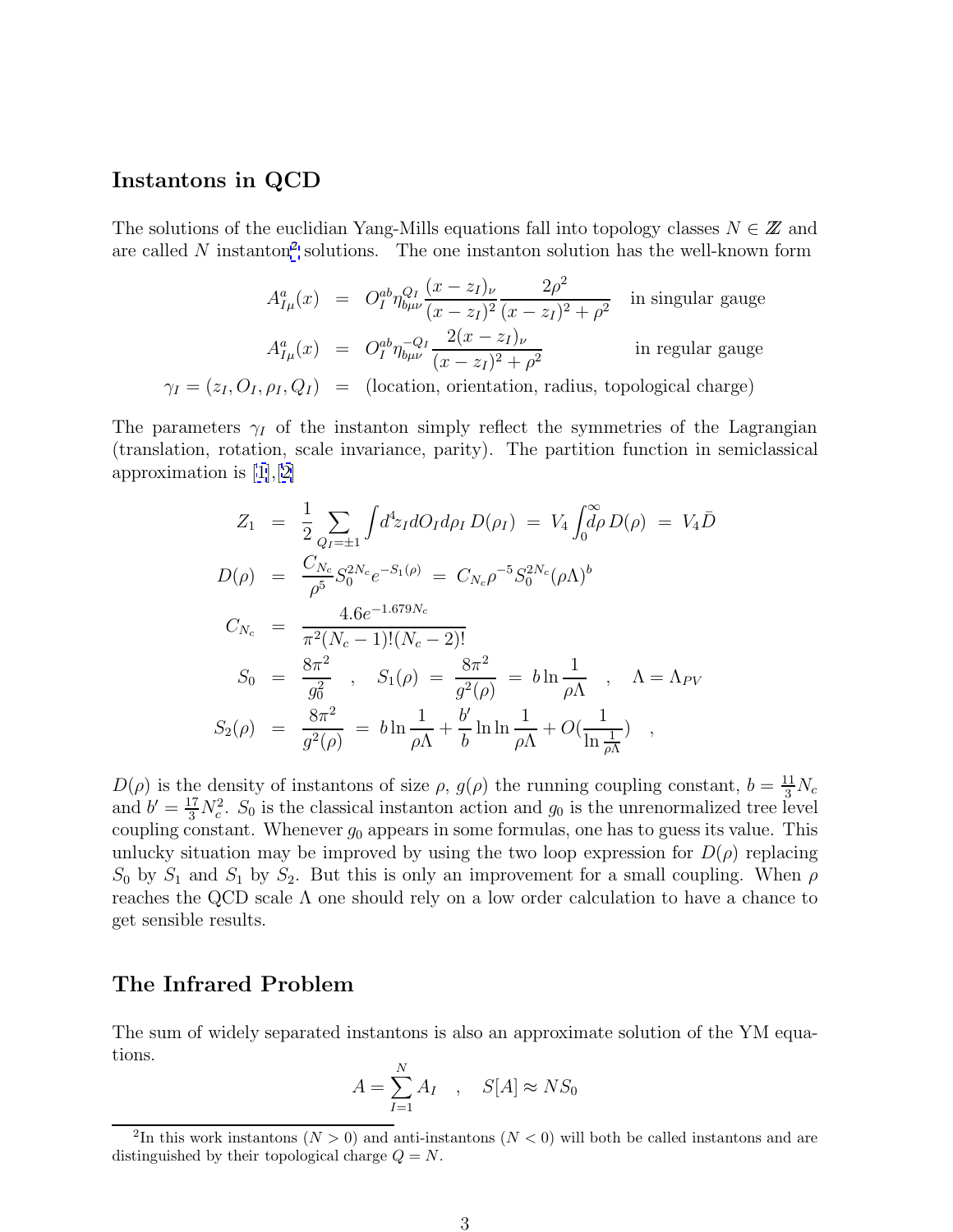<span id="page-3-0"></span>The partition function of this so called instanton gas is

$$
Z = \sum_{N=0}^{\infty} Z_N \quad , \quad Z_N \approx \frac{1}{N!} (V_4 \bar{D})^N
$$

The sum is dominated by an instanton density  $N/V_4 = \bar{D}$ . Unfortunately  $\bar{D}$  is infinite and the assumption of a dilute instanton gas is inconsistent. This infinite density is caused by the divergence of  $D(\rho)$  for large  $\rho$ , which in fact is a consequence of the increasing coupling constant at large distances.

There were several suggestions to overcome this problem. The most primitive is to introduce a cut-off  $\rho_c$  and ignore large instantons:

$$
\bar{D}_{\rho_c} = \int_0^{\rho_c} d\rho \, D(\rho) \quad .
$$

The cut-off is chosen small enough to make the spacetime fraction  $f$  filled with instantons less than 1 so that the dilute gas model is justified

$$
f = \frac{2}{N_c} \int_0^{\rho_c} \! d\rho \, \frac{1}{2} \pi^2 \rho^4 D(\rho) \quad < \quad 1
$$

This simple cut-off procedure can be improved by introducing a scale invariant hardcore repulsion between instantons, which effectively supresses large instantons [\[3](#page-13-0)]. This procedure has the advantage of respecting the scaling Ward identities which are otherwise violated by the simple cut-off ansatz. In [[4](#page-13-0)] such an repulsion has been found leading to a phenomenologically welcomed packing fraction. Unfortunately this repulsion is an artefact of the sum-ansatz as has been shown by [\[7](#page-13-0)]. Therefore the infrared problem is still unsolved.

Nevertheless it is possible to make successful predictions by simply assuming a certain instanton density and some average radius. This instanton liquid model has been very successful in describing the physics of light hadrons [[5](#page-13-0)], [[6](#page-13-0)].

In high energy processes involving momenta p of  $1 - 10 \text{GeV}$ ,  $D(\rho)$  is usually multiplied by a function sharply peaked at  $\rho \sim p^{-1}$ . The integral over  $\rho$  is now dominated by small instantons and infrared convergent. The results are therefore independent of the cut-off and no model has to be invented.

# **2 On the Choice of Gauge**

#### **Generalities**

Gauge symmetry is a rather large symmetry, an infinite product of  $SU(N_c)$  in the case of QCD. A physicist is always happy of having symmetries because they can be exploited to make predictions even without solving the theory. Gauge symmetry is neccessary to get a physical vector particle spectrum. As long as one does not make an approximation which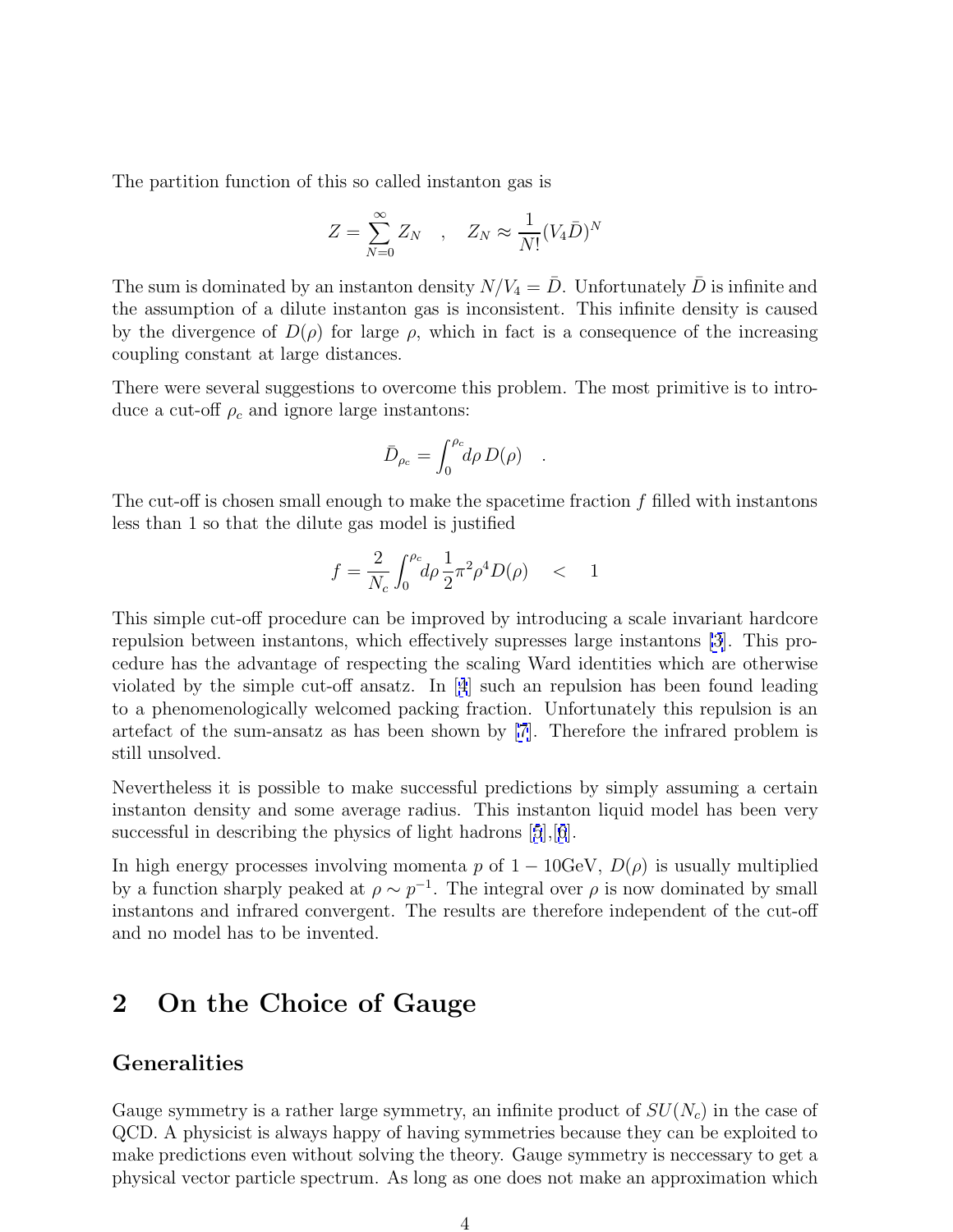<span id="page-4-0"></span>manifestly breaks gauge symmetry one can choose a comfortable gauge for calculations because the result is GI. But it is very difficult not to break GI, especially in a nonabelian gauge theory. It is not easy to find a GI regularization and furthermore, the gluon propagator, the primary object in perturbation theory, is not GI. Of course it is meanwhile well known how to perform GI calculations in every order perturbation theory using FPghosts and dimensional regularization. Every new approach beyond perturbation theory is again confronted with the problem of GI. In lattice theory the Wilson action had to be invented. In Schwinger-Dyson and Bethe-Salpeter type selfconsistency equations GI is still an open problem. In instanton physics when going beyond the one instanton approximation the choice of gauge is also important. This will be discussed in the next paragraph. There is a related problem when considering non-GI objects from the very beginning like the gluon or quark propagator. Strictly speaking they are only defined when relying to a certain gauge. In principle one should not give them any physical meaning at all. Often one is tempted to do so and therefore it is necessary to give some motivation of choosing this or that gauge.

#### **A Natural Gauge**

The gauge field  $A^a_\mu$  describes the connection between neighbouring vector bundles over the spacetime manifold  $\mathbb{R}^4$ . Thus a choice of gauge is like the choice of a coordinate system in general relativity with connection  $\Gamma^{\mu}{}_{\nu\rho}$ . When choosing a crooked coordinate system, although being in a smooth universe, there will appear fictitious accelerations towering above the real physical accelerations

$$
\ddot{x}^{\mu}_{phys} = \ddot{x}^{\mu}_{fict} + \Gamma^{\mu}_{\nu\rho} \dot{x}^{\nu} \dot{x}^{\rho} .
$$

When making general covariant calculations these fictitious accelerations and the  $\Gamma$  contribution will cancel out thus leading to the correct small result. But the slightest unsystematic approximation will produce gross errors. The natural solution of this problem is to use a coordinate system as smooth as possible to avoid fictitious accelerations, e.g. to choose  $\Gamma^{\mu}{}_{\nu\rho}$  as small as possible. To make this statement more quantitative we may try to minimize  $(\ddot{x}^{\mu}_{phys} - \ddot{x}^{\mu}_{fict})^2$  simultaneously for all curves. This is done by choosing a coordinate system which minimizes<sup>3</sup>

$$
||\Gamma||^2 \; := \; \int \Gamma_\mu^{\;\;\nu\rho} \Gamma^\mu_{\;\;\nu\rho} \, d^4\!x
$$

This obviously measures the crookedness of the coordinate system.

Let us now transfere this to QCD. The analog norm for the gauge potential is

$$
||A||^2 \; := \; \int tr_c A_\mu A^\mu \, d^4x
$$

A stationary point is found by variating  $||A||$  w.r.t. gauge transformations

$$
\delta A_{\mu}=i[A_{\mu},\Omega]+\partial_{\mu}\Omega\quad,\quad \delta||A||^{2}=2i\int tr(\partial_{\mu}A^{\mu})\Omega d^{4}x=0\quad \forall \Omega\quad \Longleftrightarrow\quad \partial_{\mu}A^{\mu}=0
$$

<sup>3</sup>In Euclidian space this is a positive definite norm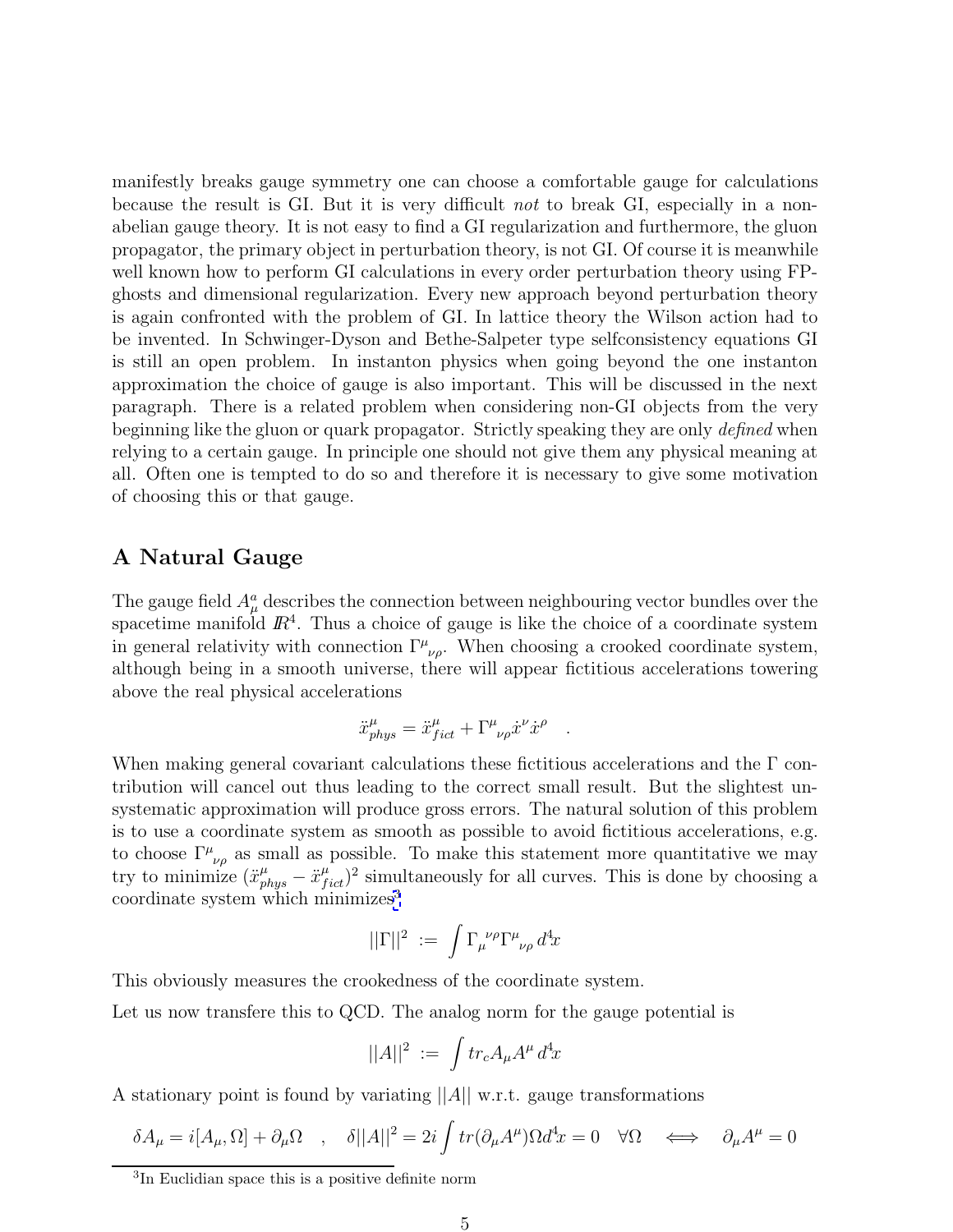Therefore in Lorentz gauge,  $A^a_\mu$  contains as few pure gauge as possible, if the stationary point is a minimum. An expansion in A is thus most rapidly convergent in Lorentz gauge. In applications where  $A$  is not needed in total e.g. when only a certain momentum region is probed, different norms and different gauges may be optimal in the sense discussed above. Especially one should include derivatives of A into the norm in order to guarantee a smooth A which is important for high energies.

#### **On the Gauge in Instanton Physics**

When calculating GI quantities in the background of one instanton in a GI way the choice of gauge is only a matter of convenience. But one can see that there are large cancelations between different terms in regular gauge at large distances due to their slow decay and in singular gauge at small distances due to the topological singularity at the instanton center. For non-GI invariant quantities like the gluon or quark propagator, or when making some unsystematic approximation, the lesson is to use singular/regular gauge when dealing with low/high energies to avoid these cancelations. This is consistent with the discussion given above. Singular as well as regular gauge fulfill the Lorentz condition.  $||A_{sing}||$  is finite and a minimum.  $A_{sing}$  is therefore a good choice for low energies. For high energies it is important to have a smooth A which is obviously only satisfied by the regular gauge.

To linearly superpone instantons they have to decay rapidly enough. Therefore one has to use singular gauge. This argument can in principle be circumvented by superponing two fields  $A_N$  and  $A_{\overline{N}}$  the former/latter being an exact multi-instanton/anti-instanton configuration in regular gauge. Despite this, for low energies singular gauge is in any case a good choice and for high energies a one instanton approximation is already a good approximation.

#### **The Quark Propagator in Axial Gauge**

A specific example to test the gauge dependence is the quark propagator. The contribution of one instanton of radius  $\rho$  to  $M(p) = ip^2 \overline{S}_I(p)$  which usually is interpreted as a constituent quark mass is shown in figure [1](#page-14-0) in regular, singular and axial gauge. The regular graph is larger than the singular at low momentum and the singular graph shows the slow decay (only polynomial in  $1/p$ ) for large momenta. The analytical expressions are well known and are listed in appendix [A](#page-11-0) together with expressions in axial gauge which will be derived and discussed below.

A correlator containing color-non-singlet operators can be made GI by connecting distant points with a special path-ordered exponential containing the gauge field. The exponential ensures the parallel transport of color from one point to the other. The GI quark propagator may symbolically written as

$$
S_{ax}(x,y) = \langle 0|\Psi(x)P\exp\left(i\int_x^y dz \cdot A(z)\right)\bar{\Psi}(y)|0\rangle \tag{1}
$$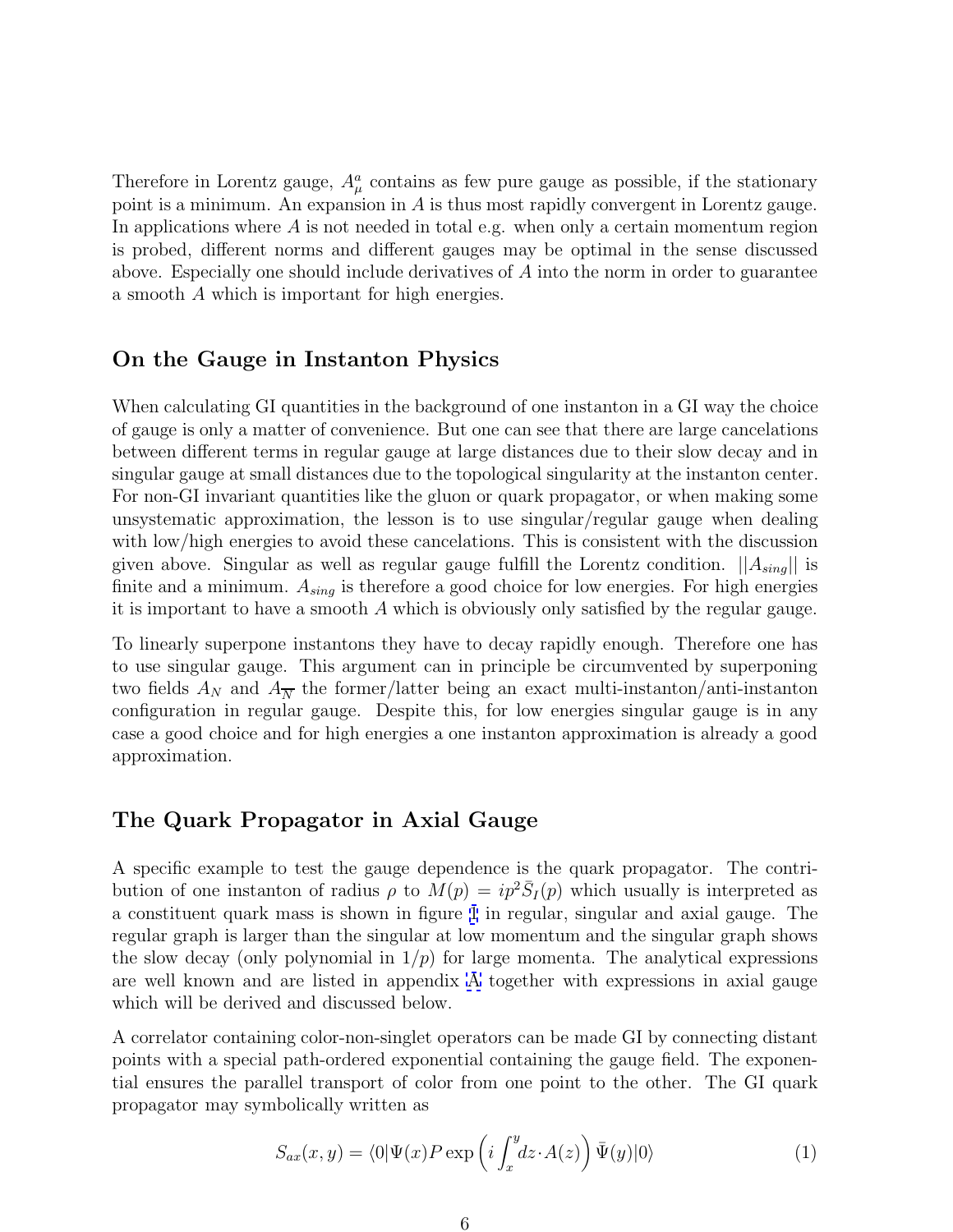P denotes path-ordering. We have already defined  $S_{ax}$  to be its color singlet part because only the singlet part is GI.  $S_{ax}$  will be called the axial propagator because in axial gauge with  $n_{\mu} = x_{\mu} - y_{\mu}$  the exponential vanishes. In the one instanton background in zeromode approximation we get

$$
S_{ax}(x,y) = \frac{1}{N_c} \text{tr}_c \left[ P \exp \left( i \int_x^y dz \cdot A(z) \right) \psi(x) \overline{\psi}(y) \right]
$$

where A is now the instanton field and  $\psi$  is the zeromode in any gauge. In a coordinate system where the instanton sits at the origin and  $x - y$  is in time direction<sup>4</sup> ( $\mathbf{x} = \mathbf{y} = \mathbf{z}$ ) the path ordered exponential reduces to an ordinary exponential. Alternatively we could have tried to find a gauge transformation which transforms the regular gauge in axial gauge. In both cases we get:

$$
S_{ax}(x,y) = \frac{1}{N_c} tr_c \left[ \psi_{ax}(x) \bar{\psi}_{ax}(y) \right] , \quad \psi_{ax}(x) = R(x) \psi_{reg}(x), \tag{2}
$$

$$
R(x) = e^{\pm i\alpha(x)\frac{\tau x}{|\mathbf{x}|}} = \cos \alpha(x) \pm i\frac{\tau \cdot \mathbf{x}}{|\mathbf{x}|} \sin \alpha(x) =: \pm i\tau_{\mu}^{\pm} \cdot \tilde{x}(x) \tag{3}
$$

$$
\alpha(x) = \frac{|\mathbf{x}|}{\sqrt{\mathbf{x}^2 + \rho^2}} \arctan \frac{x_0}{\sqrt{\mathbf{x}^2 + \rho^2}}
$$
(4)

 $\alpha(x)$  may also be written in a covariant form

$$
\alpha(x) = \pm \left(1 + \frac{\rho^2 (x - y)^2}{x^2 y^2 - (xy)^2}\right)^{-1/2} \arctan\sqrt{\frac{(x^2 - (xy))^2}{x^2 y^2 - (xy)^2 + \rho^2 (x - y)^2}}
$$

but now  $\alpha(x)$  depends also on y and the expression for the propagator no longer factorizes. The reason for this is that the axial gauge is not covariant, but the definition of the propagator is. Inserting  $(3)$  and  $(12)$  $(12)$  $(12)$  into  $(2)$  we get

$$
S_{ax}(x,y) = \frac{1}{N_c} \left( (\tilde{x}\tilde{y}) - \frac{1}{2} \tilde{x}_{\mu} \tilde{y}_{\nu} \sigma^{\mu \nu} \right) \frac{1 \pm \gamma_5}{2} \varphi_{reg}(x) \varphi_{reg}(y) \tag{5}
$$

·

Inserting (3), (4) and ([12](#page-12-0)) into (5) the space-time averaged propagator can be expressed as an integral over elementary functions

$$
\bar{S}(x - y) = \int_0^{\infty} dr \int_{-\infty}^{\infty} dt \, 4\pi r^2 \cos\left[\frac{r}{R}\left(\arctan\frac{t + |x - y|}{R} - \arctan\frac{t}{R}\right)\right]
$$

$$
\frac{1}{2N_c} \frac{\rho^2}{\pi^2 (R^2 + (t + |x - y|)^2)^{3/2} (R^2 + t^2)^{3/2}} \quad , \quad R^2 = r^2 + \rho^2
$$

The difference between the propagator in regular and axial gauge is the insertion of the cos[...] factor. Therefore the axial propagator is everywhere smaller than the regular propagator, except at  $x = y$  where they coincide because the path-ordered exponential

<sup>&</sup>lt;sup>4</sup> Although working in Euclidian space we will adopt the Minkowskian language  $(x_0, \mathbf{x}) =$  (time, space).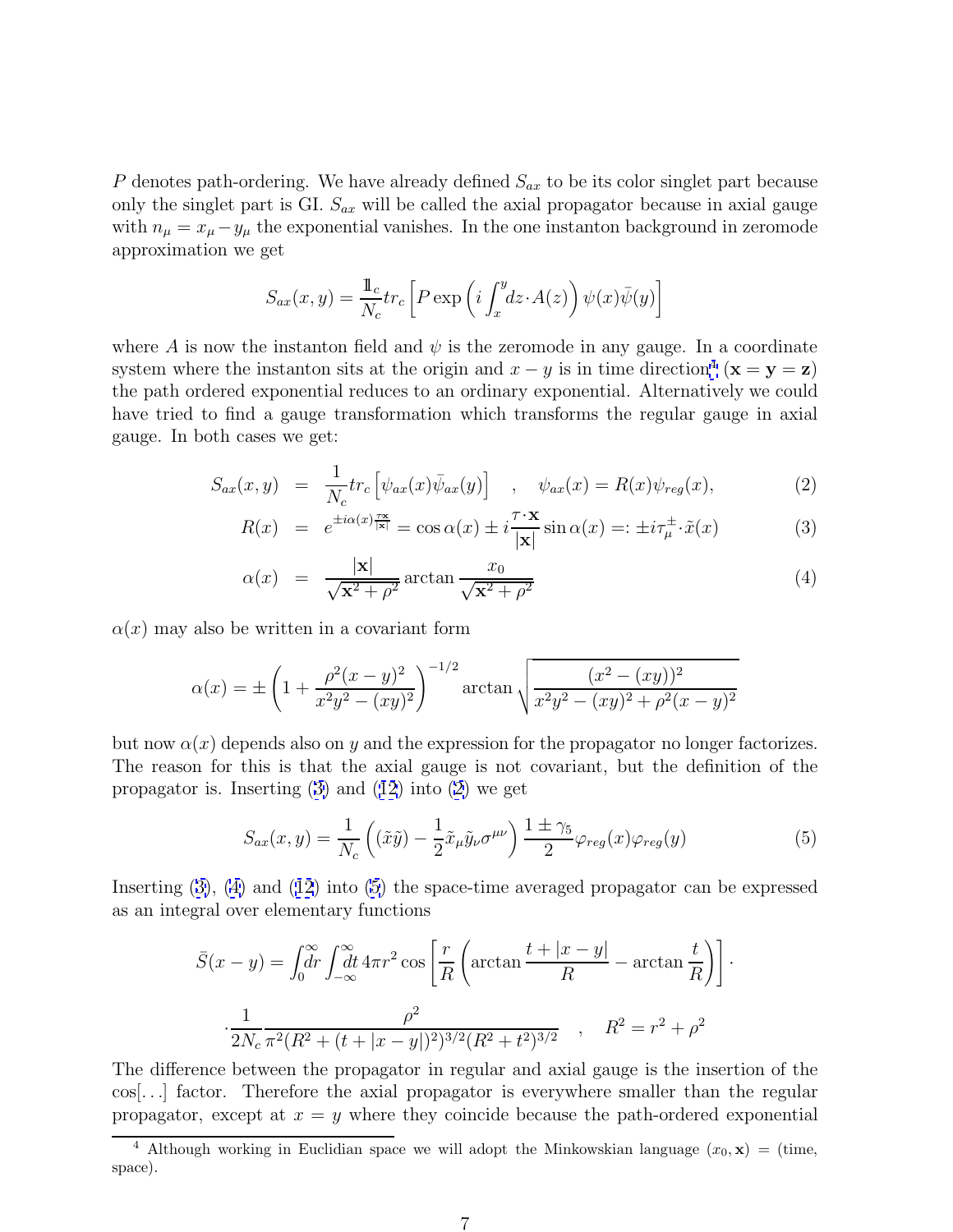is one. At large distances it is smaller by a factor  $\pi/4$ . Instead of performing the integration in coordinate space, let us go directly to the more interesting momentum space representation:

$$
\bar{S}_I(p) = \frac{1}{2N_c} \varphi_{ax}^{\mu}(p) \varphi_{ax}^{\mu \dagger}(p) \quad , \quad \varphi_{ax}^{\mu}(p) = \int \tilde{x}^{\mu}(x) \varphi_{reg}(x) e^{ipx} dx
$$

Although  $\varphi_{ax}^{\mu}$  does not transform like a vector, we can choose a convenient direction of p because  $\varphi\varphi^{\dagger}$  is a Lorentz scalar. For pure spacelike p the spacial components of  $\varphi$  vanish because the integrand is anti-symmetric w.r.t time reflection. Only the time component is nontrivial

$$
\varphi_{ax}^0(p) = \int d^3r \int dt \, \cos\left[\frac{r}{R}\arctan\frac{t}{R}\right] \frac{\rho}{\pi (R^2 + t^2)^{3/2}} e^{i\mathbf{p}\cdot\mathbf{r}}
$$

With the following hints

$$
\cos(\gamma \arctan x) = \text{Re}\left(\frac{1+ix}{1-ix}\right)^{\gamma/2}
$$

$$
\int_{-\infty}^{\infty} (R-it)^{-\alpha} (R+it)^{-\beta} dt = 2\pi (2R)^{1-\alpha-\beta} \frac{\Gamma(\alpha+\beta-1)}{\Gamma(\alpha)\Gamma(\beta)}
$$

$$
\Gamma(\frac{3}{2}-x)\Gamma(\frac{3}{2}+x) = \frac{(1/4-x^2)\pi}{\cos \pi x}
$$

$$
\int d^3r \, e^{i\mathbf{p}\cdot\mathbf{r}} f(r) = \frac{2\pi}{p} \int_0^{\infty} f(r) \sin(pr)r \, dr \tag{6}
$$

the reader should be able to perform the t and the angular integration  $d\Omega_r$ ,

$$
\varphi_{ax}^0(p) = \frac{8}{p\rho} \int_0^\infty \cos\left(\frac{\pi r}{2R}\right) \sin(pr) r \, dr
$$

I was not able to perform this last integral analytically, but for small momenta it is easy to see that  $\varphi_{ax}^0(p)$  behaves like  $\pi^2 \rho/p$ . For large p it decays like  $\sim e^{-p\rho}$  with a non-polynomial coefficient because of an essential singularity at  $r = \pm i\rho$ . Comparing  $\varphi_{reg}$ ,  $\varphi_{sing}$  and  $\varphi_{ax}$ plotted in figure [1](#page-14-0) we see that the axial  $\varphi$  lies somewhat in between the regular and the singular. So one may conclude that axial gauge is a good compromise for all momenta.

The calculation of the GI propagator seems to make the discussion of its gauge dependent partners obsolet. I will now argue that this is not the case. The reason is that there are a huge number of GI definitions of a quark propagator and ([1](#page-2-0)) is only one possible choice. One obvious generalization is to choose a more complicated path from  $x$  to  $y$  than a straight line. The next thing one could do is not to restrict oneself to a specific path, but to take into account all paths one is interested in and average the results with arbitrary weights. Another possibility is to let the path depend on the gauge field itself, as long as this choice is made in a GI way. Finally one can combine both generalizations. I am sure that it is possible to produce any result for the propagator with a suitable generalized definition. The advantage of the standard axial propagator is, that the definition is simple and that the non local operator has a physical interpretation. It creates a quark-antiquark pair connected by a thin gluon flux tube. This might be a good choice for a non-local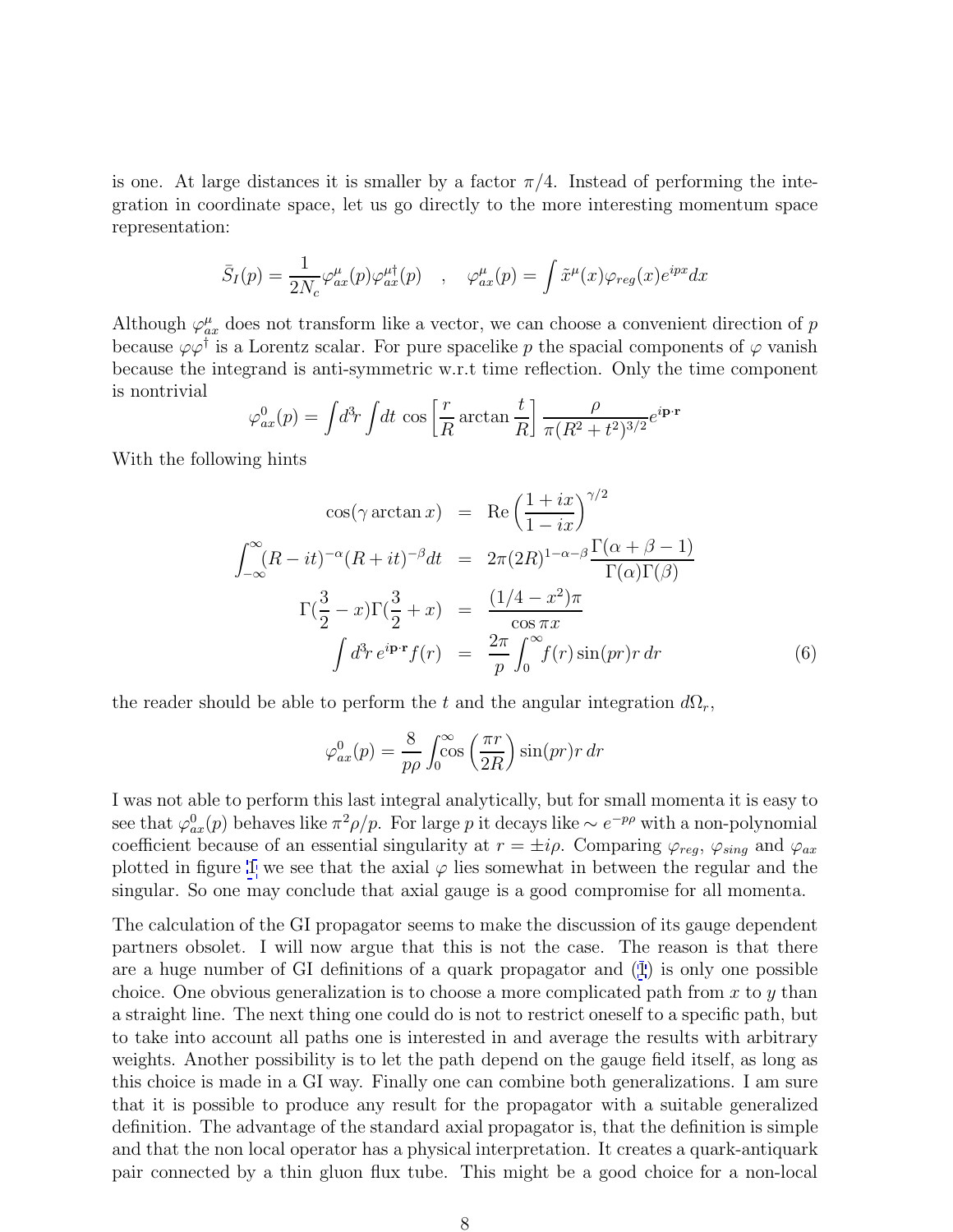<span id="page-8-0"></span>meson creation operator. But it is also plausible that one of the generalizations given above is even better. The only thing I want to point out is, that the GI definition for the propagator given above is nothing more than to work in axial gauge. One still has to choose the right gauge using more sophisticated arguments.

### **3 The Quark Condensate**

#### $N_c \rightarrow \infty$

The only reason for performing the  $N_c \to \infty$  limit is to make the  $N_c$  dependence of the resulting formulas simple. The accuracy has been checked to be within the standard 10% for  $N_c = 3$  usually achieved by  $1/N_c$  expansion. Here the accuracy can simply be understood. The actual expansion parameter is not  $1/N_c = 1/3$  itself but  $1/b \approx 1/11$ . The following asymptotic formulas will be used

$$
N_c!^{1/N_c} \triangleq N_c/e \quad , \quad b \triangleq \frac{11}{3} N_c \quad , \quad C_{N_c}^{1/b} \triangleq 2.22b^{-6/11}
$$

$$
\rho^5 D(\rho) \sim (2.22(S_0/b)^{6/11} \rho \Lambda)^b \quad , \quad S_0/b = \frac{24\pi^2}{11} (g_0^2 N_c)^{-1} \tag{7}
$$

Every equality in the large  $N_c$  limit will be marked with a dot. Notice that in this limit instantons of size  $\rho < \frac{1}{2.22}(S_0/b)^{-6/11}\Lambda^{-1}$  are completely suppressed. Above this threshold the instanton density gets infinite.  $S_0/b$  is independent of  $N_c$  because  $g_0 \sim 1/\sqrt{N_c}$ .

#### **Effective Quark Mass**

In the presense of one light quark flavor the instanton density  $D(\rho)$  has to be multiplied with the functional determinant of the Dirac operator

$$
Det(i\rlap{\,/}D + im) \approx 1.34 m\rho
$$

which is proportional to m because of a zeromode of  $\mathcal{D}$ . The quark propagator in the background of one instanton is dominated by this zeromode

$$
S_I(p,q) = \frac{\psi_I(p)\psi_I^{\intercal}(q)}{im}
$$

Averaging this expression over all collective coordinates  $\gamma_I$  one gets

$$
M(p) := ip^2 \bar{S}_I(p) = \frac{1.34}{2N_c} \int_0^\infty \rho^2 \rho D(\rho) \varphi^2(p)
$$

Summing the contribution to the propagator of  $0, 1, 2, 3, \ldots$  instantons, which is the analog of a selfenergy resummation in perturbation theory,

$$
S(p) = \frac{1}{p'} + \frac{1}{p'} \frac{M(p)}{i} \frac{1}{p'} + \frac{1}{p'} \frac{M(p)}{i} \frac{1}{p'} \frac{M(p)}{i} \frac{1}{p'} + \dots = \frac{1}{p' + iM(p)}
$$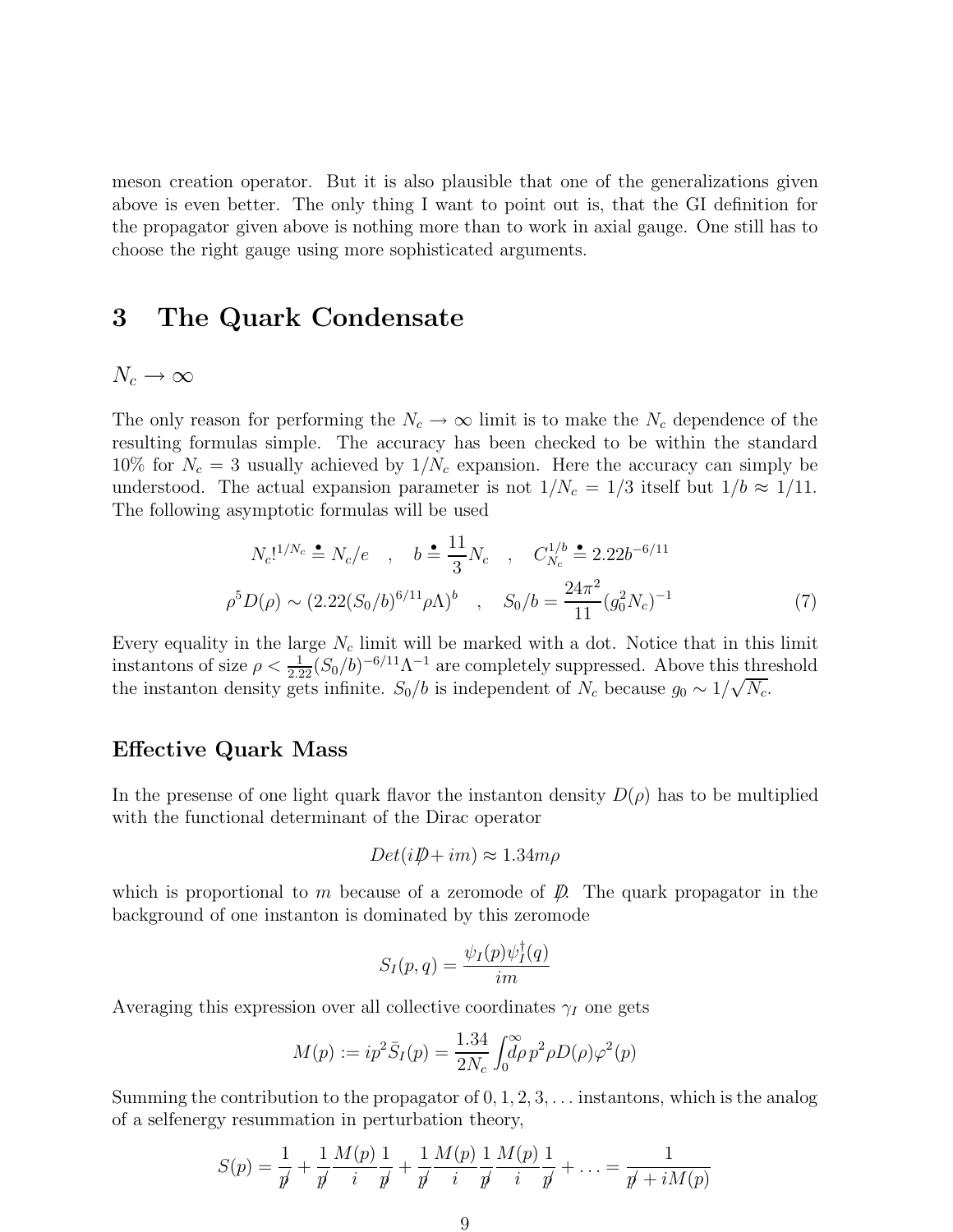justifies to call  $M(p)$  a dynamical quark mass. Expressions of  $\varphi$  in various gauges are given in appendix [A.](#page-11-0) The graphs of  $\varphi(p)$  in singular and regular gauge cross over at

$$
\varphi_{sing}(p) = \varphi_{reg}(p) \iff 2p\rho \approx 2.5
$$

Therefore one should use regular gauge for large  $\rho$  and singular gauge for small  $\rho$ . This choice of gauge also makes the integral convergent for large  $\rho$ . At this stage we have no infrared problem. Using regular gauge in the whole integration interval we get

$$
M_{reg}(p) = Bp(\frac{\Lambda}{2p})^b , \quad B = 1.34 \cdot 16\pi^2 (C_{N_c}b^{2N_c})(S_0/b)^{6b/11} I_b/N_c
$$

$$
I_b = \int_0^\infty dz \, z^{b-2} e^{-z} = (b-2)! , \quad z = 2p\rho
$$

The integral is sharply dominated by

$$
z \stackrel{\bullet}{=} b \pm b^{1/2} \gg 2.5
$$

therefore the result is independent of the choice of gauge for  $z < 2.5$  justifying our use of regular gauge over the whole integration interval. Axial gauge would lead to nearly the same result as can be seen from figure [1](#page-14-0). Using singular gauge for large  $\rho$  would produce a divergent integral dominated by arbitrary large instantons inconsistent with the choice of gauge discussed above. The infrared "problem" shows up in the rapid raise of  $M(p)$ for low p, which effectively supresses the propagation of quarks with low virtuality  $p^2$ . Consider some process involving quarks at distances  $x = 1/p_c$ . The effective quarkmass  $M(1/x)$  is dominated by instantons of much larger size

$$
\rho = \rho_c (1 \pm b^{-1/2}) \gg x \quad , \quad \rho_c = \frac{b}{2p_c}.
$$

In other words, given an instanton of radius  $\rho$  influences the physics at a much smaller scale  $x = \frac{2}{b} \rho \ll \rho$ . Therefore the interior of the instanton is probed and one should avoid the singularity at its center by using regular gauge.

#### **The Quark Condensate**

Let us now calculate a real physical gauge invariant observable, the quark condensate

$$
\langle \bar{\psi}\psi \rangle := \lim_{x \to 0} \text{tr}_{CD}(S(x) - S_0(x)) = -4iN_c \int \frac{M(p)}{p^2 + M^2(p)} \frac{d^4p}{(2\pi)^4}
$$

Inserting  $M(p)$  and performing the angular integration we get

$$
|\langle \bar{\psi}\psi \rangle| = \frac{N_c}{16\pi^2} B^{3/b} J_b \Lambda^3
$$

$$
J_b = \int_0^\infty \frac{z^{b+2}}{1+z^{2b}} dz = \frac{\pi}{2b \sin(\frac{b+3}{2b}\pi)} \triangleq \frac{\pi}{2b} \quad , \quad p = B^{1/b} \frac{\Lambda}{2} z
$$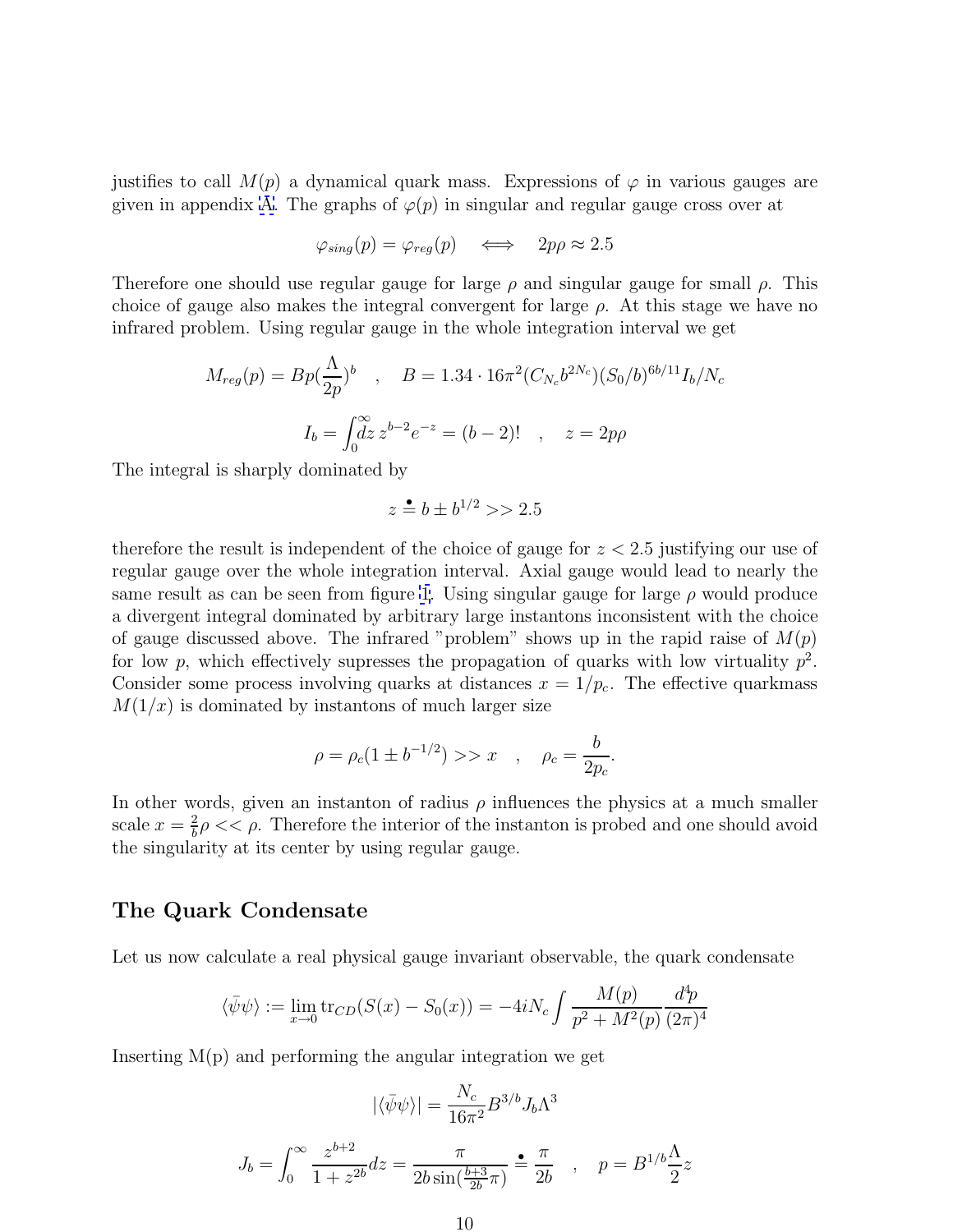The integral is finite and sharply dominated by  $z = 1 \pm b^{-1}$ . Without resummation of the selfenergies the integral  $J<sub>b</sub>$  and thus condensate would have turned out to be infinite. The condensate is dominated by quark wavefunctions with momenta

$$
p = p_c(1 \pm b^{-1})
$$
,  $p_c = \beta b \frac{\Lambda}{2}$ ,  $\beta := \frac{1}{b} B^{1/b} \stackrel{\bullet}{=} \frac{2.22}{e} (S_0/b)^{6/11}$ 

and depends on  $\Lambda$  and  $q_0$ 

$$
|\langle \bar{\psi}\psi \rangle|^{1/3} = 0.139 \beta b \Lambda .
$$

#### **Discussion**

Expressing  $p_c$  and  $\rho_c$  in terms of  $|\langle \bar{\psi}\psi \rangle|$  by eliminating  $\beta$  we get our main result

$$
p_c = 3.59 |\langle \bar{\psi}\psi \rangle|^{1/3}
$$
  
\n
$$
\rho_c = \frac{1.96}{N_c} |\langle \bar{\psi}\psi \rangle|^{1/3}
$$
\n(8)

$$
2.22N_c\Lambda = (g_0^2 N_c)^{6/11} |\langle \bar{\psi}\psi \rangle|^{1/3}
$$
 (9)

A weak point is the experimental extraction of  $g_0$ . It should be extracted from a reliable treelevel process at low energies presumably of the order of  $\rho_c$ . In QCD improved Bag-Models the main nonperturbative effect is modeled by the bag and the hyperfinesplitting is caused by a one gluon exchange.  $g_0$  extracted from  $\Delta - N$  splitting is [\[8](#page-13-0)]

$$
g_0^{bag} \approx 2.6
$$

Let me also give a theoretical guess of  $g_0$ . The change to a two loop expression for the instanton density  $S_{0/1} \sim S_{1/2}$  can be effectively performed by only replacing  $S_0$  in the following way

$$
(S_0/b)^{6/11} \sim (\ln \frac{1}{\rho \Lambda})^{\alpha} , \quad \alpha = \frac{15}{121}
$$

Because  $\alpha$  is very small  $(\ln \frac{1}{\rho \Lambda})^{\alpha}$  is approximately one in a large range of values for  $\rho \Lambda$ . and for

$$
g_0^{guess} = 2.7\sqrt{3/N_c}
$$

the two 2 loop density coincides with the one loop density. Because we do not believe that the 2 loop density is an improvement, one should not take  $g_0^{guess}$  too seriously. At least it is not in contradiction with  $g_0^{bag}$ .

The condensate is well known to be  $|\langle \bar{\psi}\psi \rangle|^{1/3} = 240$ MeV. Setting  $N_c = 3$  and taking  $g_0 = 2.6$  for granted we get

$$
p_c \pm \Delta p = (860 \pm 80) \text{MeV}
$$
  
\n
$$
\rho_c \pm \Delta \rho = (160 \pm 50)^{-1} \text{MeV}
$$
  
\n
$$
\Lambda_{PV} \approx 190 \text{MeV}
$$
 (10)

The most interesting thing is, that the condensate is sharply dominated by quark field wave functions of rahter large momentum  $p_c$ . On the other hand the dominating instantons have a very large radius  $\rho_c$ , 4 times larger than usually assumed in instanton liquid models. Nevertheless the predicted value of  $\Lambda_{PV}$ , which of course must be assigned a large error because of the rough estimate of  $g_0$ , is in agreement with experiment.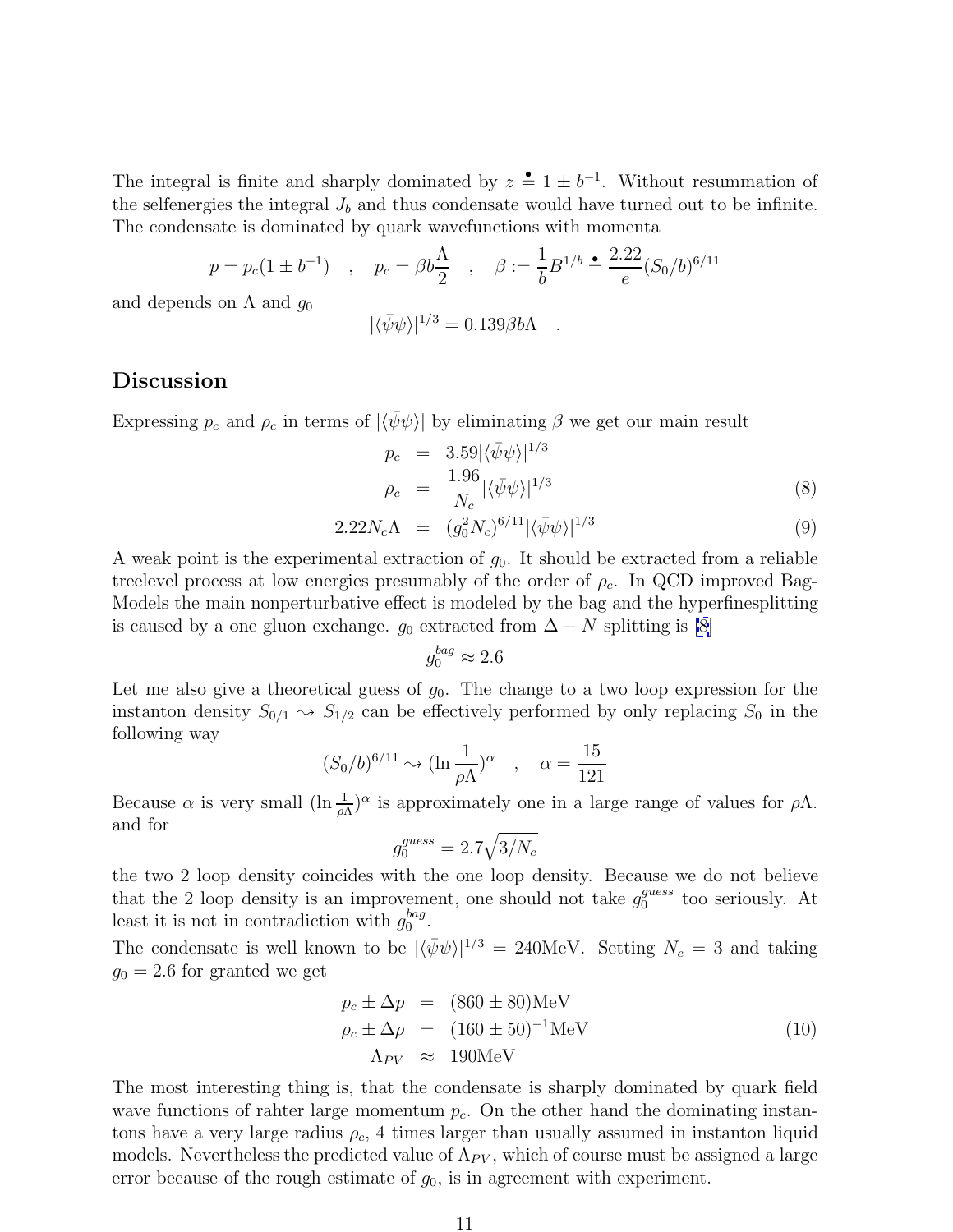# <span id="page-11-0"></span>**4 Conclusion**

Whenever one is calculating gauge dependent objects or when making gauge breaking approximations, one is confronted with the problem of choosing a "good" gauge. Specializing the general discussion of section [2](#page-3-0) to the case of instantons, we came to the conclusion that the regular gauge is appropriate for small distances and the singular gauge for processes involving large distances. The GI propagator was defined, calculated and compared to the propagator in singular and regular gauge (figure [1\)](#page-14-0). The conclusion was, that the GI propagator is not a-priori a good choice, but lies somewhat in between regular and singular gauge.

Using an appropriate gauge along the lines discussed in section [2](#page-3-0) we were able to derive a finite quark condensate without taking an infrared cut-off for the instanton radius nor relying on some instanton model. The linear relation between  $|\langle \bar{\psi}\psi \rangle|^{1/3}$  and the QCD scale  $\Lambda$  is in agreement with experiment. The condensate if formed by quark fields of high momenta  $p_c = 860$ MeV mainly lying within the sharp region  $\Delta p = 80$ MeV. The dominating instantons are very large ( $\rho_c = 160 \text{MeV}$ ).

**Acknowledgements** I want to thank the "Deutsche Forschungs-Gemeinschaft" for supporting this work.

## **A Instantons in Singular, Regular and Axial Gauge**

The instanton at the origin in standard orientation is given in singular, regular and axial gauge:

$$
A_{\mu}^{sing}(x) = \eta_{\mu\nu}^{\pm} \frac{x_{\nu}}{x^2} \frac{\rho^2}{x^2 + \rho^2} , \qquad \tau_{\mu}^{\pm} \tau_{\nu}^{\mp} = \delta_{\mu\nu} + i \eta_{\mu\nu}^{\pm} A_{\mu}^{reg}(x) = \eta_{\mu\nu}^{\mp} \frac{x_{\nu}}{x^2 + \rho^2} , \qquad \tau_{\mu}^{\pm} = (\pm i, \tau) A_{\mu}^{ax}(x) = R(x) A_{\mu}^{reg}(x) R^{\dagger}(x) + i R(x) \partial_{\mu} R^{\dagger}(x)
$$
 (11)

The upper/lower sign corresponds to an instanton/anti-instanton  $(Q = \pm 1)$ .

$$
R(x) = \pm i \tau_{\mu}^{\pm} \tilde{x}^{\mu}(x) , \quad \tilde{x}^{\mu}(x) = \begin{pmatrix} \cos \alpha(x) \\ \frac{\mathbf{x}}{|\mathbf{x}|} \sin \alpha(x) \end{pmatrix}
$$

$$
\alpha(x) = \frac{|\mathbf{x}|}{\sqrt{\mathbf{x}^2 + \rho^2}} \arctan \frac{x_0}{\sqrt{\mathbf{x}^2 + \rho^2}}
$$

The covariant derivative  $\not\!\!\!D$  has one zeromode

$$
i\rlap{\,/}D\psi = (i\partial \!\!\!/ - \!\!\! A)\psi = 0
$$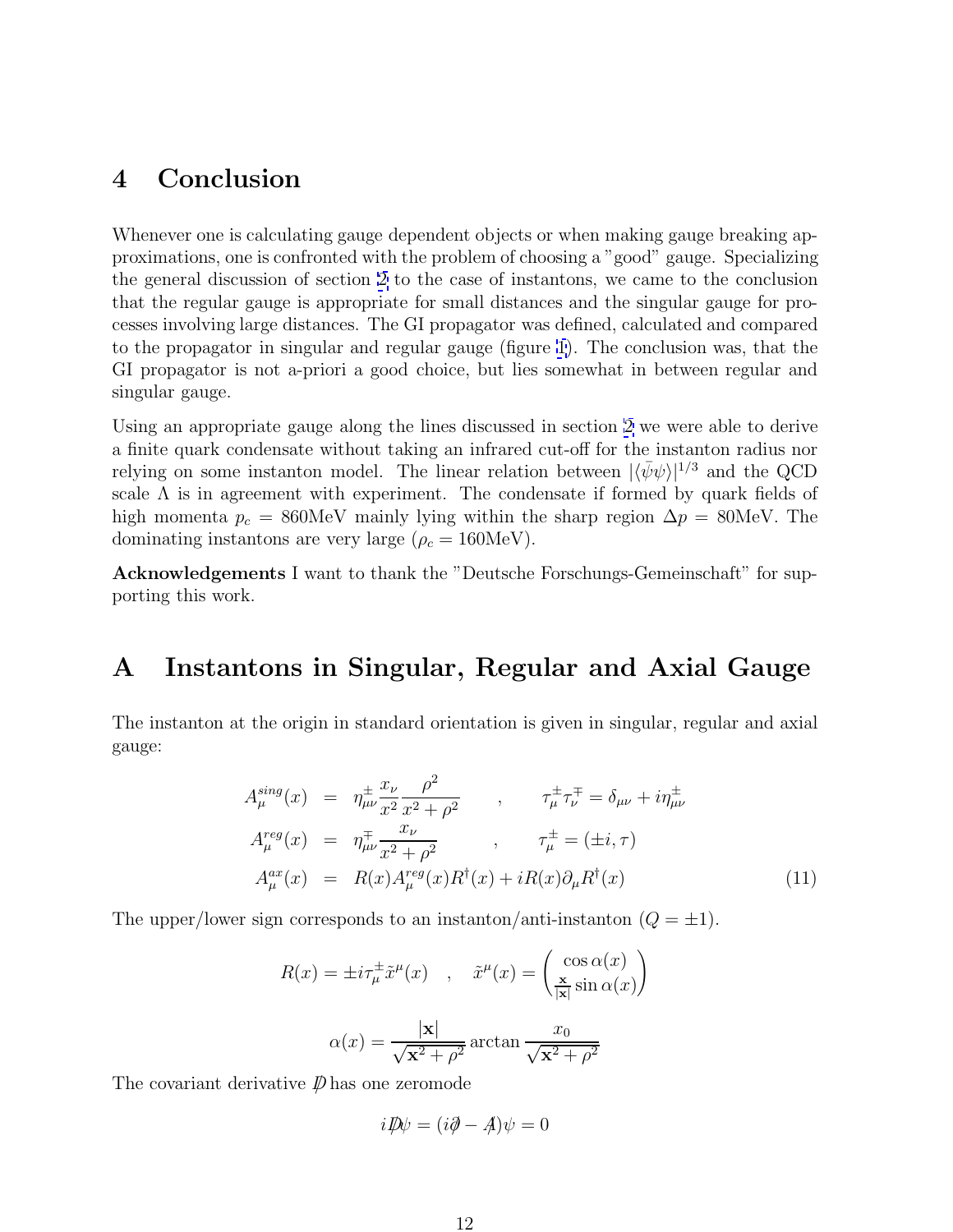<span id="page-12-0"></span>where the zeromode has the following form:

$$
\psi_{sing}(x) = \sqrt{2}\varphi_{sing}(x)\psi_x, \quad \varphi_{sing}(x) = \frac{\rho}{\pi |x|(x^2 + \rho^2)^{3/2}}
$$
  

$$
\psi_{reg}(x) = \sqrt{2}\varphi_{reg}(x)\chi, \quad \varphi_{reg}(x) = \frac{\rho}{\pi (x^2 + \rho^2)^{3/2}}
$$
(12)  

$$
\psi_{ax}(x) = \sqrt{2}\varphi_{reg}R(x)\chi
$$

 $\chi$  is a color Dirac spinor given by

$$
\chi^{\pm}\bar{\chi}^{\pm}=\frac{1}{16}\gamma_{\mu}\gamma_{\nu}\frac{1\pm\gamma_{5}}{2}\tau_{\mu}^{\mp}\tau_{\nu}^{\pm}
$$

For light quarks the propagator is dominated by the zeromode. When averaged over the instanton orientation, position and charge the propagator is diagonal in momentum space and given by

$$
\langle \psi(p)\psi^{\dagger}(p)\rangle = \frac{1}{2N_c}\varphi^2(p)
$$

where

$$
\varphi_{sing}(p) = \pi \rho^2 \frac{d}{dz} [I_1(z) K_1(z) - I_0(z) K_0(z)]_{z=p\rho/2}
$$
  
\n
$$
\varphi_{reg}(p) = \frac{4\pi \rho}{p} e^{-pp}
$$
  
\n
$$
\varphi_{ax}(p) = \frac{8}{p\rho} \int_0^\infty \cos\left(\frac{\pi r}{2\sqrt{r^2 + \rho^2}}\right) \sin(pr) r dr
$$
\n(13)

The asymptotics are given in the following table

|                     | $singular$   regular |                   | axial             |
|---------------------|----------------------|-------------------|-------------------|
| U .<br>$n_{\Omega}$ |                      |                   |                   |
| $p\rho \gg$         | $p\rho$              | $4\pi e^{-p\rho}$ | $\sim e^{-p\rho}$ |

Table 1: Asymptotic behaviour of  $\frac{p}{\rho}\varphi(p)$ 

The constituent mass of a quark in the gas approximation is

$$
M(p) = ip^2 \bar{S}(p) = 1.34 \int_0^\infty \rho \rho D(\rho) \langle \psi(p) \psi^\dagger(p) \rangle
$$

Only when the instanton radius is kept fixed, the mass is proportional to

$$
M(p) \sim p^2 \varphi^2(p) .
$$

 $p^2\varphi^2(p)$  is plotted in figure [1](#page-14-0) in all three gauges.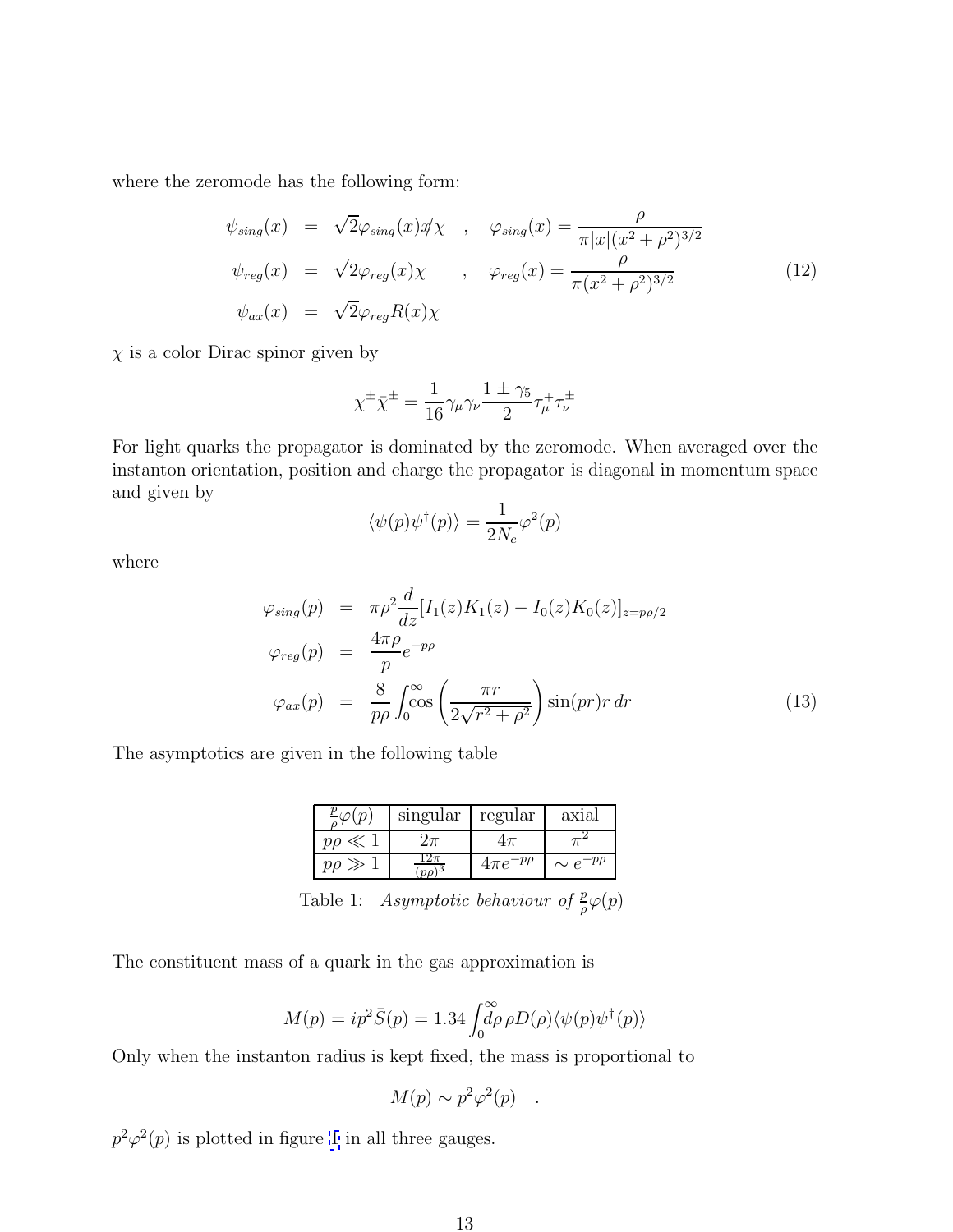# <span id="page-13-0"></span>**References**

- [1] **G. 't Hooft**: Comutation of the quantum effects due to a four-dimensional pseudoparticle; Phys.Rev. D14 (1976) 3432
- [2] **C. Bernard**: Gauge zero modes, instanton determinants, and QCD calculations; Phys.Rev. D19 (1979) 3013
- [3] **E. Ilgenfritz et al.**: Hard-core Model; Nucl.Phys. B184 (1981) 443
- [4] **D.I. Dyakonov, V.Yu. Petrov**: Instanton-Based vacuum from the feynman variational principle; Nucl.Phys. B245 (1984) 259;
- [5] **E.V. Shuryak, J.J.M. Verbaarschot**: Quark propagation in the random instanton vacuum; Nucl.Phys. B410 (1993) 37 Mesonic correlation functions in the random instanton vacuum; Nucl.Phys. B410 (1993) 55
- [6] **M. Hutter** Instantons in QCD and meson correlation functions LMU-95-01 München preprint, Submitted to Zeitschr. Phys.
- [7] **J.M.M. Verbaarschot**: Streamlines and conformal invariance in Yang-Mills theories; Nucl.Phys. B362 (1991) 33
- [8] **F.E. Close**: An introduction to quarks and partons; Academic Press (London) (1979)

# **C Figures**